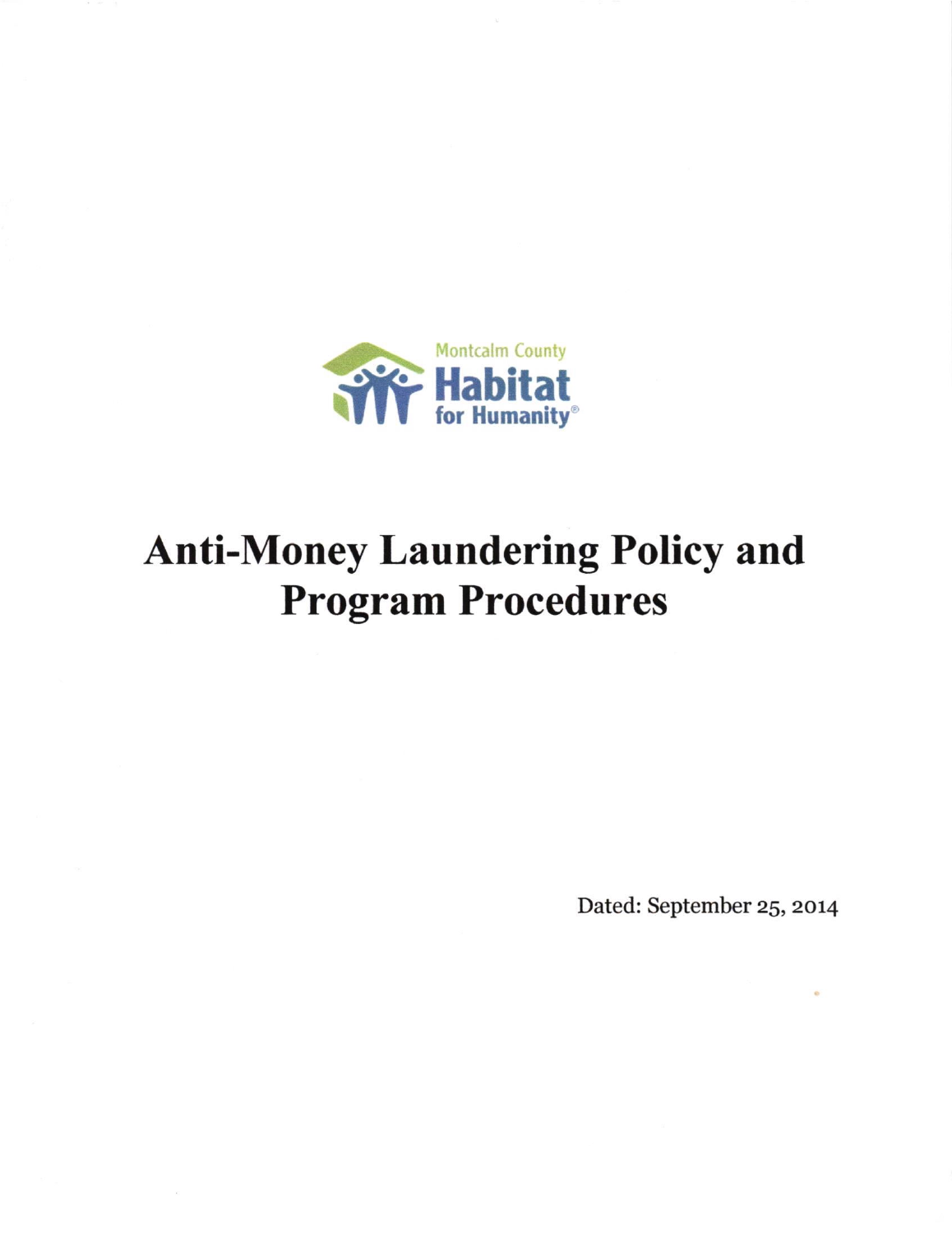## **Table of Contents**

| I.    |                                                                                                                         |
|-------|-------------------------------------------------------------------------------------------------------------------------|
| Π.    |                                                                                                                         |
|       | A.<br><b>B.</b><br>C.                                                                                                   |
| III.  |                                                                                                                         |
|       | A.<br><b>B.</b>                                                                                                         |
| IV.   |                                                                                                                         |
| V.    |                                                                                                                         |
| VI.   |                                                                                                                         |
|       | A.<br><b>B.</b><br>C.<br>D.<br>Ε.<br>Comparison with Government Provided Lists of Terrorists, Other Criminals and<br>F. |
| VII.  |                                                                                                                         |
|       | A.<br><b>B.</b><br>C.                                                                                                   |
| VIII. |                                                                                                                         |
|       | A.<br>Β.<br>C.<br>D.                                                                                                    |
| IX.   |                                                                                                                         |
| X.    |                                                                                                                         |
| XI.   |                                                                                                                         |
| XII.  |                                                                                                                         |
| XIII. |                                                                                                                         |
| XIV.  |                                                                                                                         |